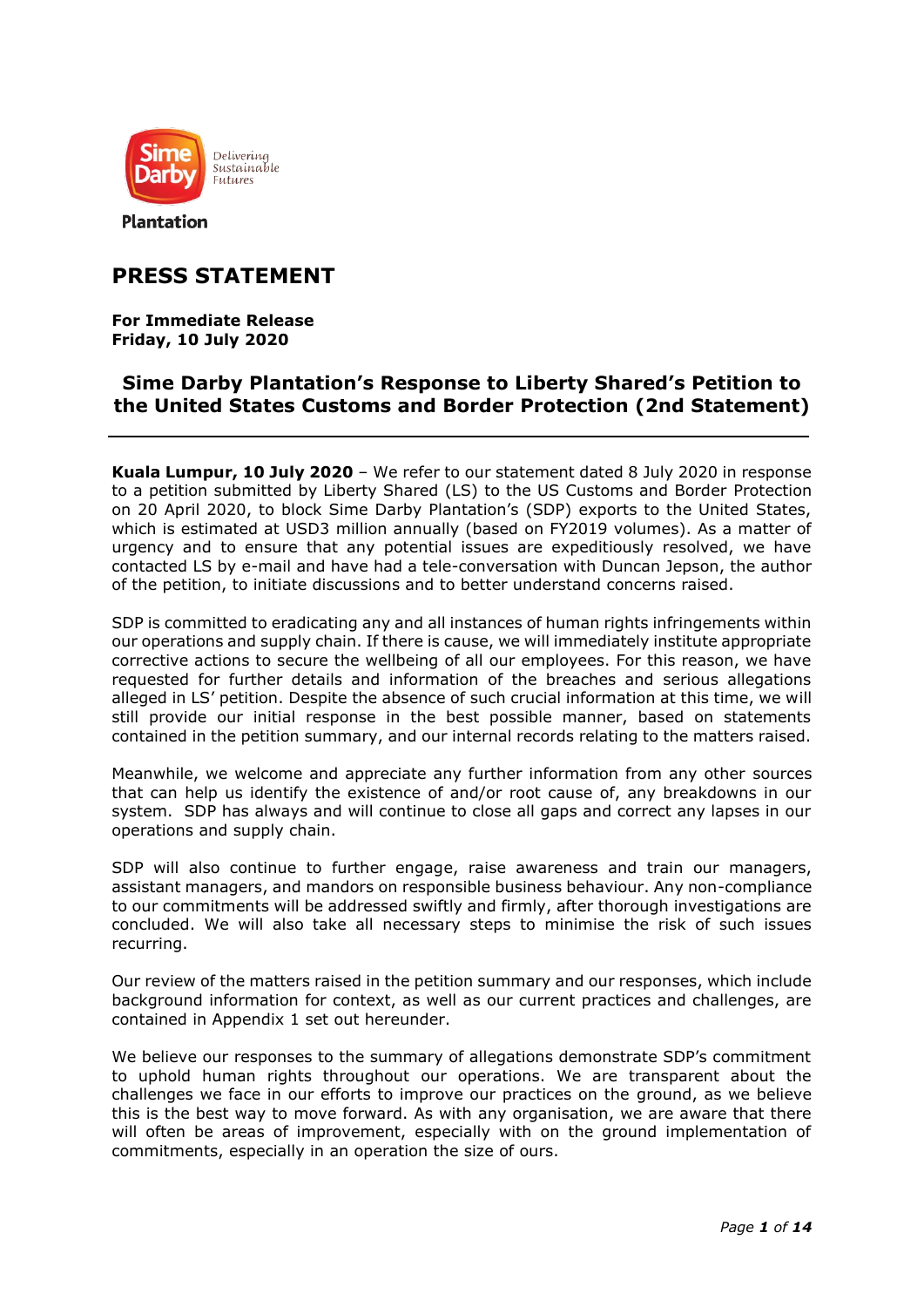SDP welcomes all stakeholders who are interested to discuss these issues in greater detail to engage with us, as we would be more than happy to share our perspective and position, as well as explore potential avenues to solve the challenges that we and the industry are facing.

#### *For further information, please contact:*

#### *Eliza Mohamed*

*Chief Communications Officer Sime Darby Plantation Berhad Tel: 03-78485415 (Off), 012-2193059 (HP) Email: [eliza.mohamed@simedarbyplantation.com](mailto:eliza.mohamed@simedarbyplantation.com)*

#### *Azneal Azam*

*Tel: 03-78485369 (Off), 016-3376160 (HP) Email: [azneal.azam@simedarbyplantation.com](mailto:azneal.azam@simedarbyplantation.com)*

#### *Hisyam Samad*

*[Tel: 0378484410](tel:0378484410) (Off), 012-6929358 (HP) Email: [hisyam.samad@simedarbyplantation.com](mailto:hisyam.samad@simedarbyplantation.com)*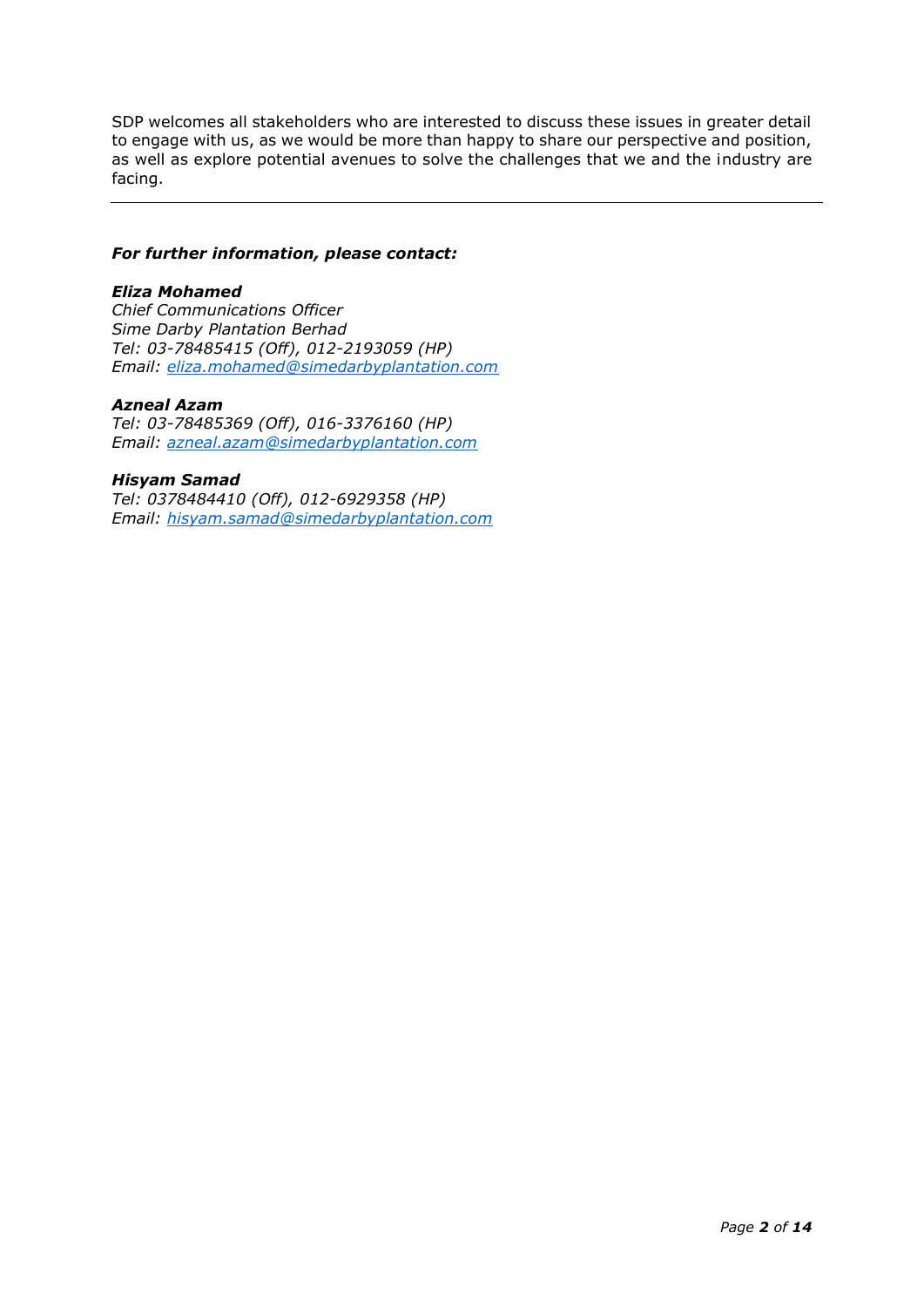#### **Matters Raised in the Petition Summary and Sime Darby Plantation's Existing Practices**

### **1) Minimum Wages Not Paid**

| <b>Statements Made By Liberty Shared</b>                                                                                                                                                                                                                                                                                                                                                                                                                                                                                                                                                                                                                             | <b>Current Practice and SDP's Response</b>                                                                                                                                                                                                                                                                                                                                                                                                                                                                                                                                                                                                                                                                                                                                                                                                                                                                                                                                                                                                                                                                                                                  |
|----------------------------------------------------------------------------------------------------------------------------------------------------------------------------------------------------------------------------------------------------------------------------------------------------------------------------------------------------------------------------------------------------------------------------------------------------------------------------------------------------------------------------------------------------------------------------------------------------------------------------------------------------------------------|-------------------------------------------------------------------------------------------------------------------------------------------------------------------------------------------------------------------------------------------------------------------------------------------------------------------------------------------------------------------------------------------------------------------------------------------------------------------------------------------------------------------------------------------------------------------------------------------------------------------------------------------------------------------------------------------------------------------------------------------------------------------------------------------------------------------------------------------------------------------------------------------------------------------------------------------------------------------------------------------------------------------------------------------------------------------------------------------------------------------------------------------------------------|
| No foreign worker interviewed said<br>they received minimum wage once<br>deductions<br>taken<br>were<br>into<br>account, and some said they were<br>unable to determine the wage they<br>would receive.<br>There is an expectancy of minimum<br>wage and also an expectancy of the<br>wage set out in the agreed contract                                                                                                                                                                                                                                                                                                                                            | In Malaysia, the payment and rates<br>$\bullet$<br>of wages are governed by collective<br>agreements between the unions and<br>SDP. The payment of wages is in<br>accordance with applicable laws<br>such as the Minimum Wages Order<br>(MWO) 2020 and all other laws<br>issued previously.<br>The minimum wage is stipulated in                                                                                                                                                                                                                                                                                                                                                                                                                                                                                                                                                                                                                                                                                                                                                                                                                            |
| Local workers deceived as to pay as<br>workers describe not receiving<br>minimum wage and sometimes<br>only 60%.<br>Workers should be paid minimum<br>wage under Malaysian law but<br>report that they never receive this.<br>On top of this, there are also<br>deductions<br>that<br>they<br>cannot<br>understand.<br>Because their wage is often much<br>lower than minimum wage, some<br>workers borrow from loan sharks.<br>In fact loan sharks have entered<br>the plantation and, according to the<br>workers, have abducted children to<br>force and extort repayment which<br>causes workers to enter into new<br>arrangements with other<br>loan<br>sharks. | the employment contracts of both<br>foreign workers and local workers.<br>Workers<br>who are absent<br>$\circ$<br>without<br>permission<br>or<br>justification, or on unpaid<br>leave will not receive wages<br>for the days in which they<br>were absent or on<br>such<br>leave. This is in accordance<br>with our employment laws.<br>workers<br>Piece-rated<br>are<br>$\circ$<br>expected<br>to<br>complete<br>production tasks for the day.<br>Minimum<br>still<br>wage<br>is<br>quaranteed<br>even<br>though<br>they do not achieve their<br>targets through a top-up<br>mechanism.<br>policies<br>Based<br>and<br>on<br>our<br><b>SDP</b><br>only<br>makes<br>procedures,<br>deductions on employee salaries<br>for:<br>Local workers' contribution<br>$\circ$<br>to the Employee Provident<br>Fund, which is statutory in<br>nature.<br>Workers'<br>contribution<br>to<br>$\circ$<br>Social Security (SOCSO),<br>which is statutory in nature.<br>Union fees, if they are union<br>$\circ$<br>members.<br>Salary advances made in the<br>$\circ$<br>previous month are reflected<br>deduction for<br>the<br>a.<br>as<br>These<br>advance<br>payment. |
|                                                                                                                                                                                                                                                                                                                                                                                                                                                                                                                                                                                                                                                                      | cases are the most common<br>deduction and also typically                                                                                                                                                                                                                                                                                                                                                                                                                                                                                                                                                                                                                                                                                                                                                                                                                                                                                                                                                                                                                                                                                                   |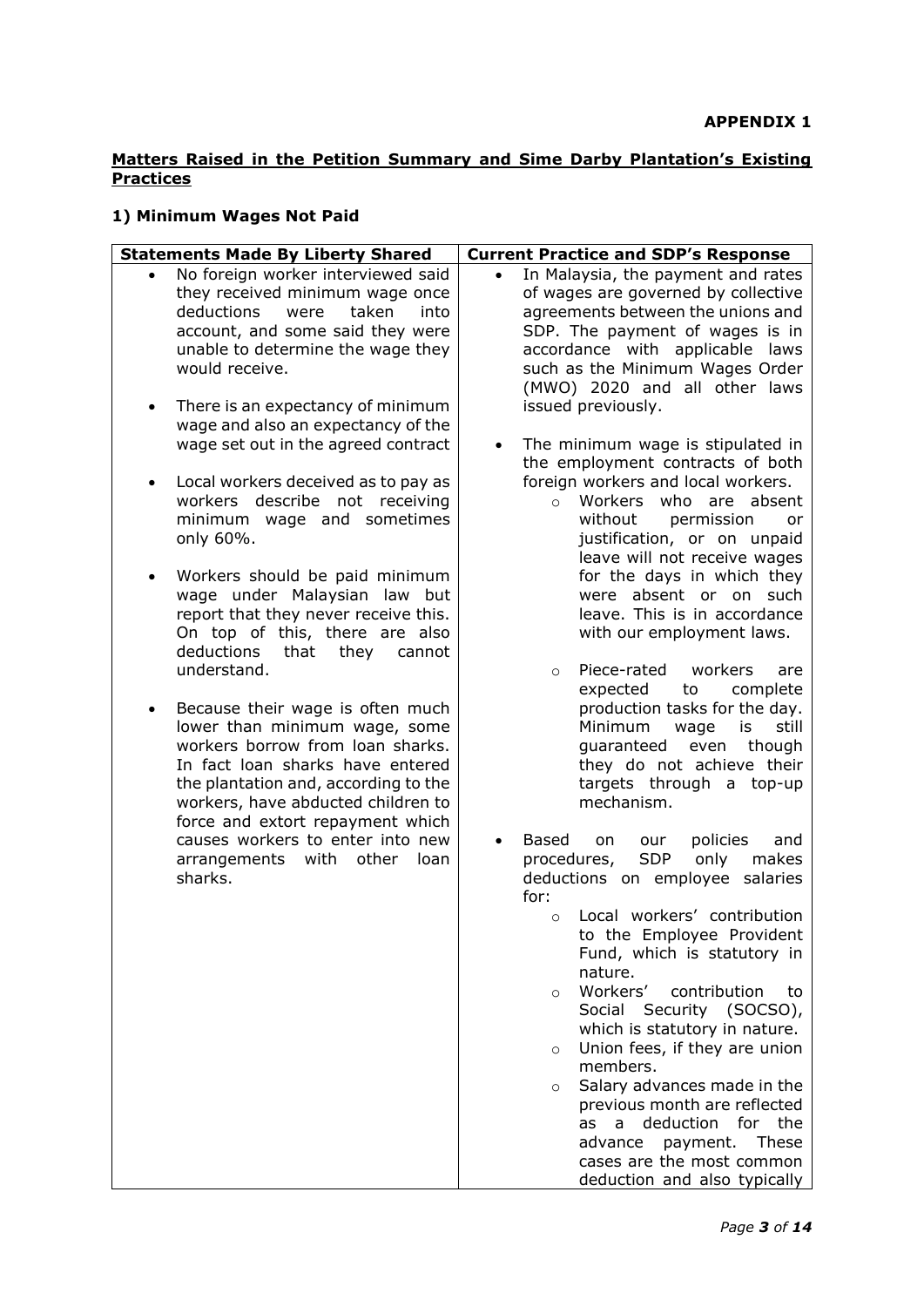| deduction<br>the<br>biggest<br>applied.                                                                                                                                                                                                                                                                                                                                                             |
|-----------------------------------------------------------------------------------------------------------------------------------------------------------------------------------------------------------------------------------------------------------------------------------------------------------------------------------------------------------------------------------------------------|
| Workers are provided with other in-<br>kind benefits such as food supplies<br>electricity subsidies<br>which<br>and<br>enables them to utilise their wages<br>for other necessary expenditure.                                                                                                                                                                                                      |
| We acknowledge that there have<br>challenges<br>been<br>in<br>workers'<br>understanding the computation of<br>their wages as it includes variable<br>components pegged to productivity<br>for harvesters' group.<br>Therefore, a new salary slip<br>$\circ$<br>format was implemented in<br>June 2019 that provides<br>clearer details pertaining to<br>workers' wages for better<br>understanding. |
| Communication<br>activities<br>$\circ$<br>have been undertaken to<br>raise awareness on the new<br>salary slip format to help<br>understand<br>the<br>workers<br>components of their salary<br>and the details in their salary<br>slips.                                                                                                                                                            |
| All our estates have close contacts<br>and<br>have<br>strong<br>working<br>relationships with the local police<br>and to date we have not been<br>informed of any police reports<br>concerning loan sharks or abduction<br>of children related to loan sharks<br>within our estates.                                                                                                                |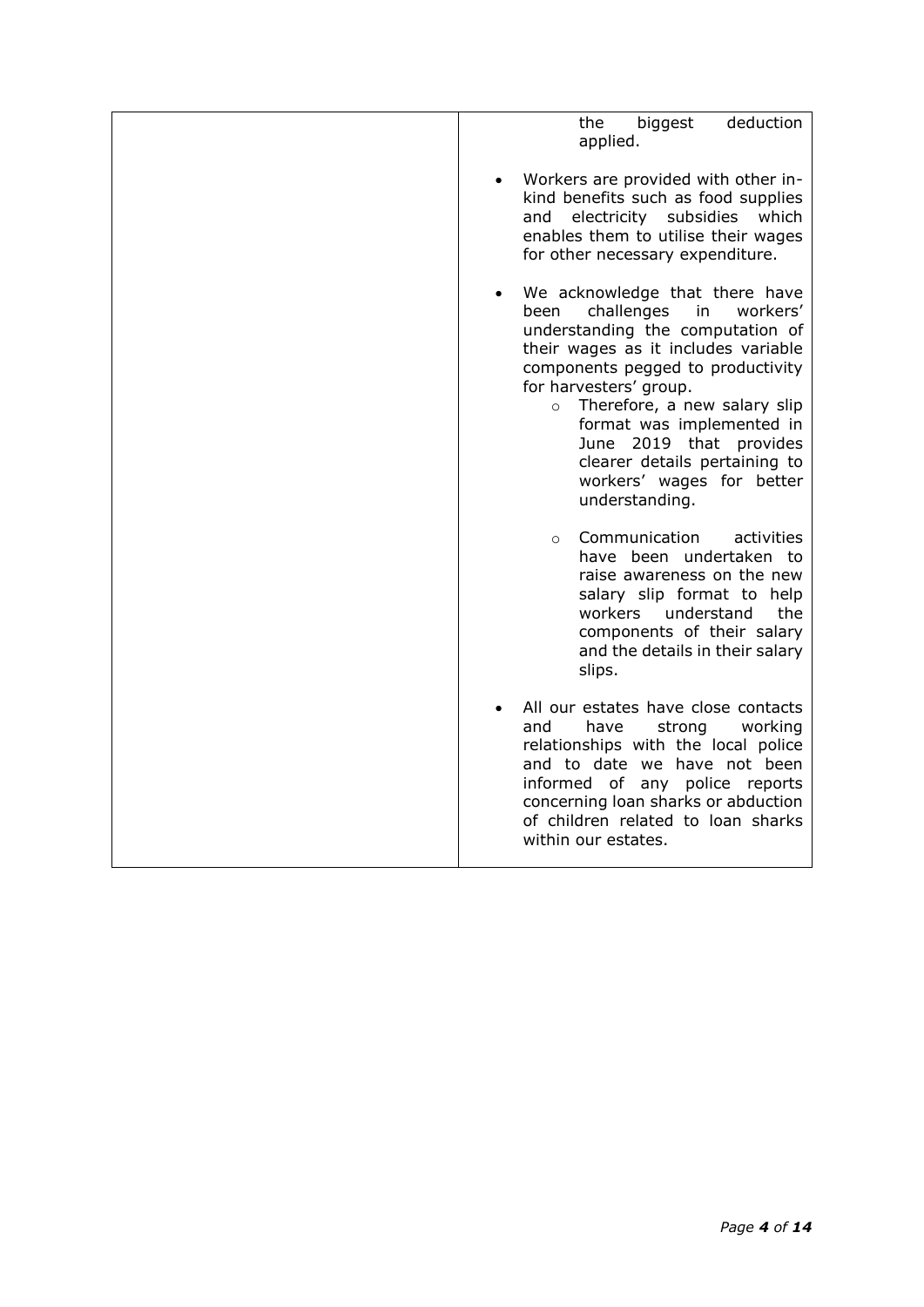# **2) Recruitment Fees**

| <b>Statements Made by Liberty Shared</b>                                                                                                                                                                                        | <b>Current Practice and SDP's Response</b>                                                                                                                                                                                                                                                           |
|---------------------------------------------------------------------------------------------------------------------------------------------------------------------------------------------------------------------------------|------------------------------------------------------------------------------------------------------------------------------------------------------------------------------------------------------------------------------------------------------------------------------------------------------|
| Workers say they had to pay<br>recruitment fees and most had to<br>take out loans, some at high<br>interest rates, to pay the fees, and<br>in some cases further fees were<br>raised after initial payments had<br>been made.   | SDP does not charge workers any<br>recruitment fee for obtaining a job.<br>SDP pays for all official and legal<br>recruitment costs as required by the<br>Government of Malaysia, and other<br>costs which includes return airfare<br>for the workers, amongst others.                               |
| All workers say they paid<br>the<br>for<br>recruitment<br>agents<br>arrangement of the job, transport,<br>and entry into Malaysia<br>Debt<br>incurred<br>for<br>to<br>pay                                                       | Currently, SDP only works with 5<br>agents in Indonesia and 5 agents in<br>India that are registered as Private<br>Employment Agency with<br>the<br>Malaysian<br>Ministry<br>of<br>Human<br>Resources.                                                                                               |
| recruitment and therefore must<br>work to pay off debt (this is the<br>same as the previous kangani<br>system.                                                                                                                  | In an effort to control agents<br>$\circ$<br>and the use of sub-agents,<br><b>SDP</b><br>holds<br>its<br>agents<br>accountable to ensure that<br>sub-agents<br>do<br>their<br>not                                                                                                                    |
| The kangani would recruit workers<br>from his home area and facilitate<br>their transition into workplaces in<br>Malaya.<br>The<br>kangani<br>received<br>"head money" for each day worked<br>by each laborer (which he lost if | charge exorbitant costs to<br>workers, by way of legal<br>contracts executed between<br>SDP and its agents.<br>However, it is important to<br>$\circ$                                                                                                                                                |
| workers deserted). This has been<br>replaced by contractors.                                                                                                                                                                    | the<br>note,<br>use<br>οf<br>intermediaries often occurs<br>in remote villages and in<br>instances<br>involves<br>some<br>family<br>members<br>of<br>the<br><b>This</b><br>workers.<br>makes<br>it<br>difficult for<br>have<br>to<br><b>us</b><br>oversight<br>of<br>their<br>relationship.          |
|                                                                                                                                                                                                                                 | Based on our engagements<br>$\circ$<br>with agents and workers,<br>workers often take loans in<br>their country of origin to<br>money for their<br>leave<br>This<br>families.<br>practice<br>unfortunately leaves them in<br>debt.                                                                   |
|                                                                                                                                                                                                                                 | To further understand the costs<br>incurred by our workers, SDP's<br>recruitment team participates in<br>processes on the ground<br>in<br>countries of origin to further engage<br>with our agents' sub-agents. This<br>effort is on-going and will continue<br>recruitment<br>of<br>migrant<br>once |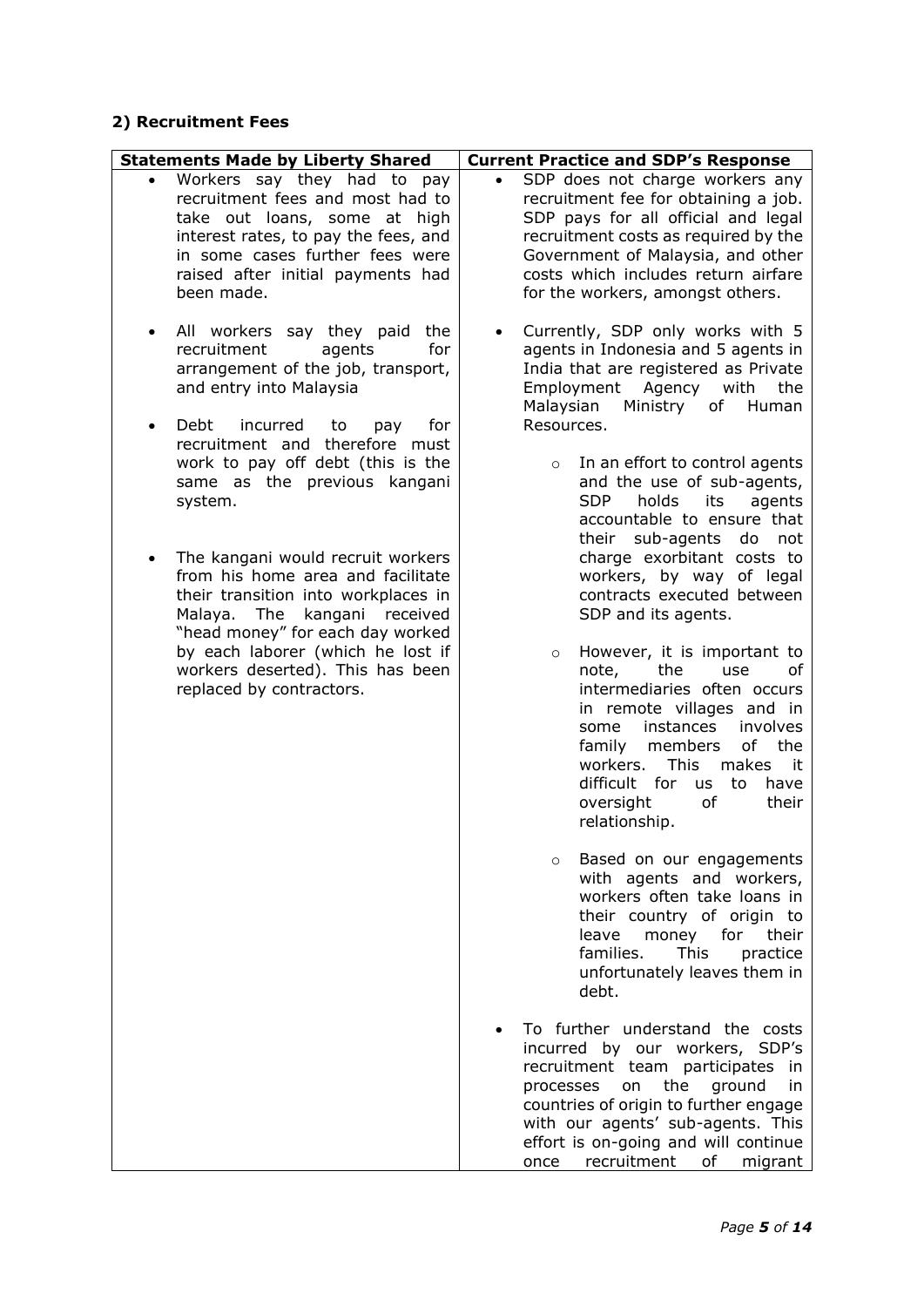| workers resumes after the COVID19<br>situation.                                                                                                                                                                                |
|--------------------------------------------------------------------------------------------------------------------------------------------------------------------------------------------------------------------------------|
| SDP does not hire third-party<br>contract workers.<br>However, some work such as<br>$\circ$<br>replanting and<br>nursery<br>activities are contracted out<br>to contractors and some<br>contractors employ foreign<br>workers. |
| Contractors are bound by<br>our code of conduct and<br>attest to our Vendor Letter of<br>Declaration that prohibits<br>unlawful labour practices.<br>This is closely monitored by<br>our operations team.                      |

Since 2016, the following efforts have been made by SDP with recruitment agents in our efforts to uphold responsible recruitment practices:

- **Direct Recruitment** We conduct all selection and hiring through our dedicated team named Workforce Management Unit in all origin countries which in the last three years have been in Indonesia and India specifically. We are involved in socialisation efforts by visiting villages and briefing communities on SDP and work in palm oil. Standard and suitable briefing materials are deployed with the use of audio visual aids that are translated into local languages, which helps potential recruits have a better understanding on the type of work to be expected and the details of the salaries and benefits provided.
- **Transparent contracts** All our contracts are translated into Indonesian, Bengali, Nepali, Hindi, Sinhalese, Myanmar, Cambodia, Pakistan, Tagalog and Thai languages respectively, as applicable. The terms of contract are briefed to the workers in respective languages during recruitment, upon induction and upon signing. All our recruitment materials are in their respective languages.
- **Recruitment fees** SDP pays for recruitment costs which include amongst others official cost of levy, calling visa, medical examination, security clearance, agent fees and return airfare. SDP does not charge any recruitment fee to our workers. We continuously engage with recruitment agents to identify some of the other applicable costs involved. We have engaged with agents' sub-agents to gain better understanding of our worker supply chain in the various countries of origin.
- **Training and engagement** We continuously send our recruitment agents for training under various platforms on responsible recruitment and outline these practices in our engagement with them. Emphasis on ethical practices are conducted through our continuous engagement sessions.

Despite all efforts made by SDP to date, there remain challenging issues that are out of our control in origin countries. Even though sub-agents are not recognised, in reality, the industry relies on sub-agents to socialise jobs, especially in remote areas. Workers may be led to believe that they need to pay for 'recruitment costs' that they do not understand.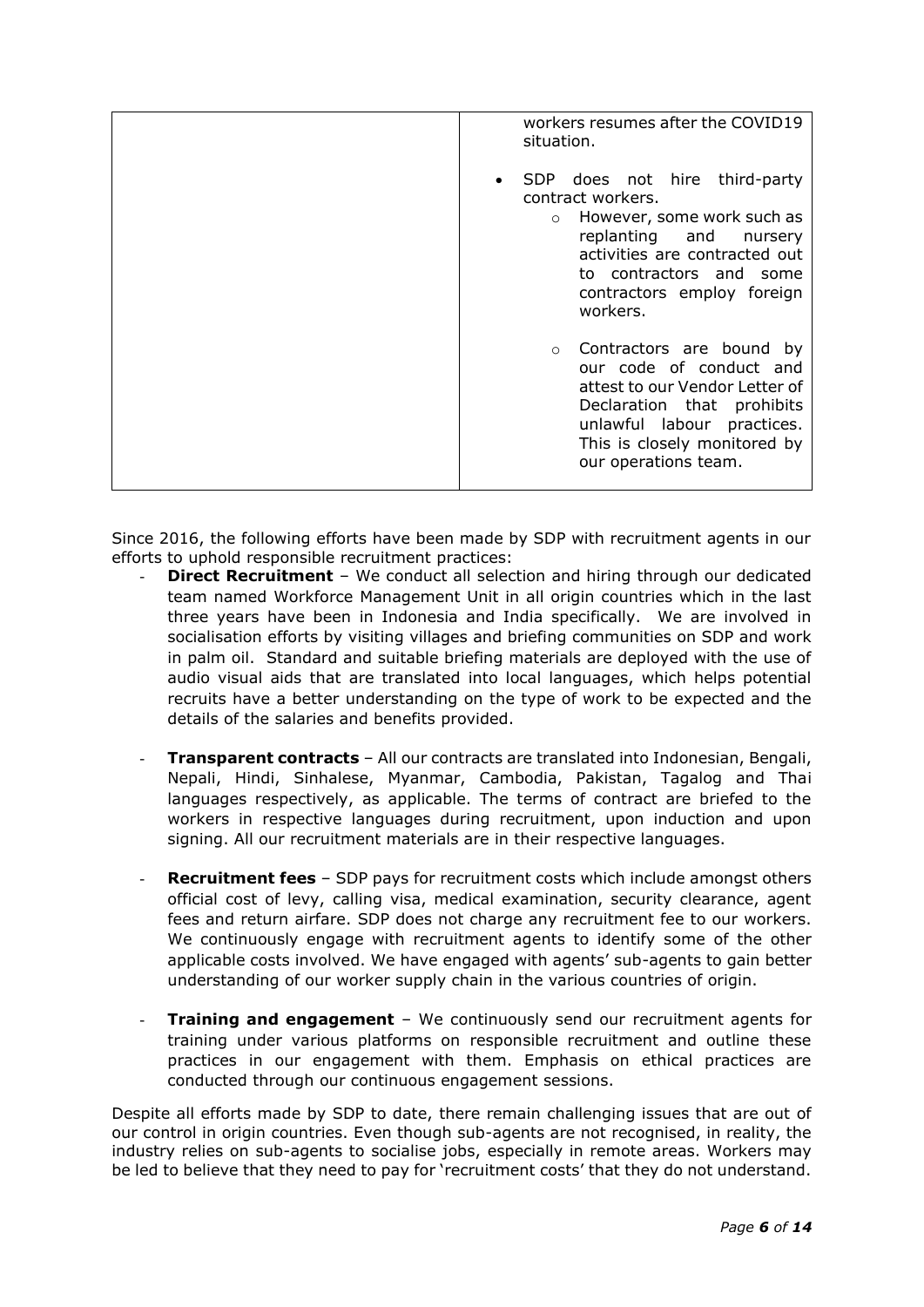Since 2016, SDP has spent considerable resources in engaging with our agents' sub-agents and will continue to do so once the migrant worker recruitment resumes after the COVID19 situation permits.

### **3) Deception**

| <b>Statements Made by Liberty Shared</b>                                                                                                                                                                                                                                                                                                                                                                                                                                                                                                                          | <b>Current Practice and SDP's Response</b>                                                                                                                                                                                                                                                                                                                                                                                                                                                                                                                                                                                                                                                                                                                                                                                                                                                    |
|-------------------------------------------------------------------------------------------------------------------------------------------------------------------------------------------------------------------------------------------------------------------------------------------------------------------------------------------------------------------------------------------------------------------------------------------------------------------------------------------------------------------------------------------------------------------|-----------------------------------------------------------------------------------------------------------------------------------------------------------------------------------------------------------------------------------------------------------------------------------------------------------------------------------------------------------------------------------------------------------------------------------------------------------------------------------------------------------------------------------------------------------------------------------------------------------------------------------------------------------------------------------------------------------------------------------------------------------------------------------------------------------------------------------------------------------------------------------------------|
| A number (of workers) described<br>how they had been deceived into<br>believing they would be working in<br>factories and that the salary level<br>would be higher than that which<br>they actually receive.                                                                                                                                                                                                                                                                                                                                                      | SDP's dedicated team, Workforce<br>Unit,<br>Management<br>conducts<br>interviews directly in the country of<br>origin. Agents are only responsible<br>to bring prospective recruits to the<br>interview in the countries of origin.<br>Our direct hires to date are mainly                                                                                                                                                                                                                                                                                                                                                                                                                                                                                                                                                                                                                    |
| Deceived by recruitment agent in<br>$\bullet$<br>relation to nature of work and level<br>of pay.                                                                                                                                                                                                                                                                                                                                                                                                                                                                  | from Indonesia and India.<br>During recruitment interviews in the<br>country of origin, the following key<br>activities, amongst others,<br>are<br>conducted:<br>o Video showing "a day in the<br>life" of a worker that follows<br>a harvester's typical work<br>life.                                                                                                                                                                                                                                                                                                                                                                                                                                                                                                                                                                                                                       |
| SDP<br>with<br>contracts<br>many<br>Indonesian<br>workers,<br>they<br>and<br>should<br>the<br>have<br>corporate<br>governance, risk management and<br>internal controls to ensure that the<br>hiring and onboarding process for<br>foreign workers<br>on plantations<br>they are<br>treated<br>ensure<br>and<br>received in a manner that resolves<br>and mitigates issues arising from<br>their recruitment $-$ e.g. debt and<br>contract substitution - rather than<br>exacerbating their experiences and<br>turning them into mechanisms for<br>further abuse. | Video with exact footage of<br>$\circ$<br>the plantation, harvesting<br>and other work activities.<br>Slides on oil palm fruit, palm<br>$\circ$<br>tree and the work involved in<br>pictorial form.<br>Upon completion of the briefing, the<br>interviewer confirms the workers'<br>understanding of their work in the<br>estate and reiterates the terms of<br>work including the<br>salary<br>and<br>benefits offered.<br>The worker signs a self-declaration<br>form stating his attendance at the<br>briefing and understanding of the<br>work at the estate.<br>Upon arrival at the estate, the<br>worker is further engaged at an<br>induction or onboarding briefing<br>that outlines the estate and terms<br>of employment.<br>No recruitment agent is involved in<br>the selection and interview process.<br>The agent's responsibility is only to<br>gather the workers and provide |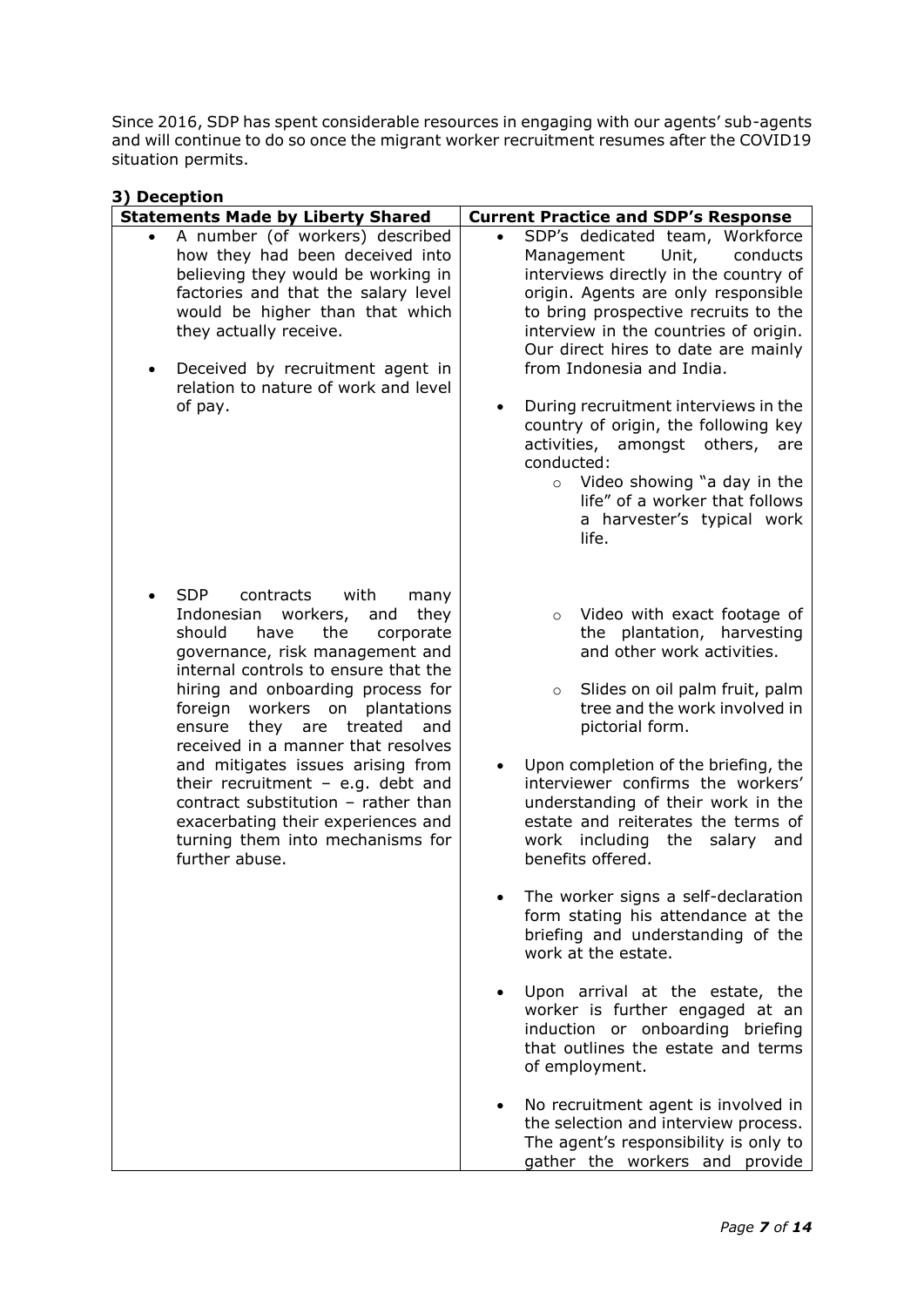| logistical support such as venue and<br>meals (if any).<br>• All workers are provided<br>with                                                                                                                                                                                                         |
|-------------------------------------------------------------------------------------------------------------------------------------------------------------------------------------------------------------------------------------------------------------------------------------------------------|
| contracts which are translated into<br>their languages. These contracts<br>are explained and briefed to them<br>before signing.                                                                                                                                                                       |
| • These are but some of the practices<br>that SDP has implemented over the<br>years to help ensure that workers<br>who are recruited by SDP are fully<br>aware and understand the nature of<br>work and the salary and benefits<br>structure that are on offer, prior to<br>accepting a job with SDP. |

### **4) Passport Retention**

| ו טאסטור ווענכוונוטוו<br><b>Statements Made by Liberty Shared</b>                                                                                                                                                                                                   | <b>Current Practice and SDP's Response</b>                                                                                                                                                                                                                                                                                                                                                                                                                                                                                                                                                                                                                 |
|---------------------------------------------------------------------------------------------------------------------------------------------------------------------------------------------------------------------------------------------------------------------|------------------------------------------------------------------------------------------------------------------------------------------------------------------------------------------------------------------------------------------------------------------------------------------------------------------------------------------------------------------------------------------------------------------------------------------------------------------------------------------------------------------------------------------------------------------------------------------------------------------------------------------------------------|
| Passports retained, ID cards and<br>copies of passport inconsistently<br>available.                                                                                                                                                                                 | Since 2016, SDP implemented a<br>policy ensuring all foreign workers<br>in our Malaysia operations to have<br>access to their passports.                                                                                                                                                                                                                                                                                                                                                                                                                                                                                                                   |
| All<br>retained BUT<br>moreover<br>no<br>provision, such as a lock box, for<br>workers<br>to<br>store<br>their<br>own<br>passports safely and still have<br>access. Audit report findings do<br>discuss/explain SDP's intent with<br>regards to passport retention. | Foreign workers have the<br>$\circ$<br>option to keep their own<br>passports or request for<br>management to keep it in a<br>safe.<br>Workers have free access to<br>$\circ$<br>their own passports, should<br>decide<br>for<br>the<br>they<br>management to keep it.<br>Workers are required to sign<br>$\circ$<br>a consent letter should they<br>request for management to<br>keep their passports.<br>Passports are submitted to<br>$\circ$<br>management for renewal of<br>permits<br>or<br>renewal<br>οf<br>passports. This<br>must<br>be<br>done at least 60 days prior<br>to expiry as the process can<br>take anywhere between 14<br>and 30 days. |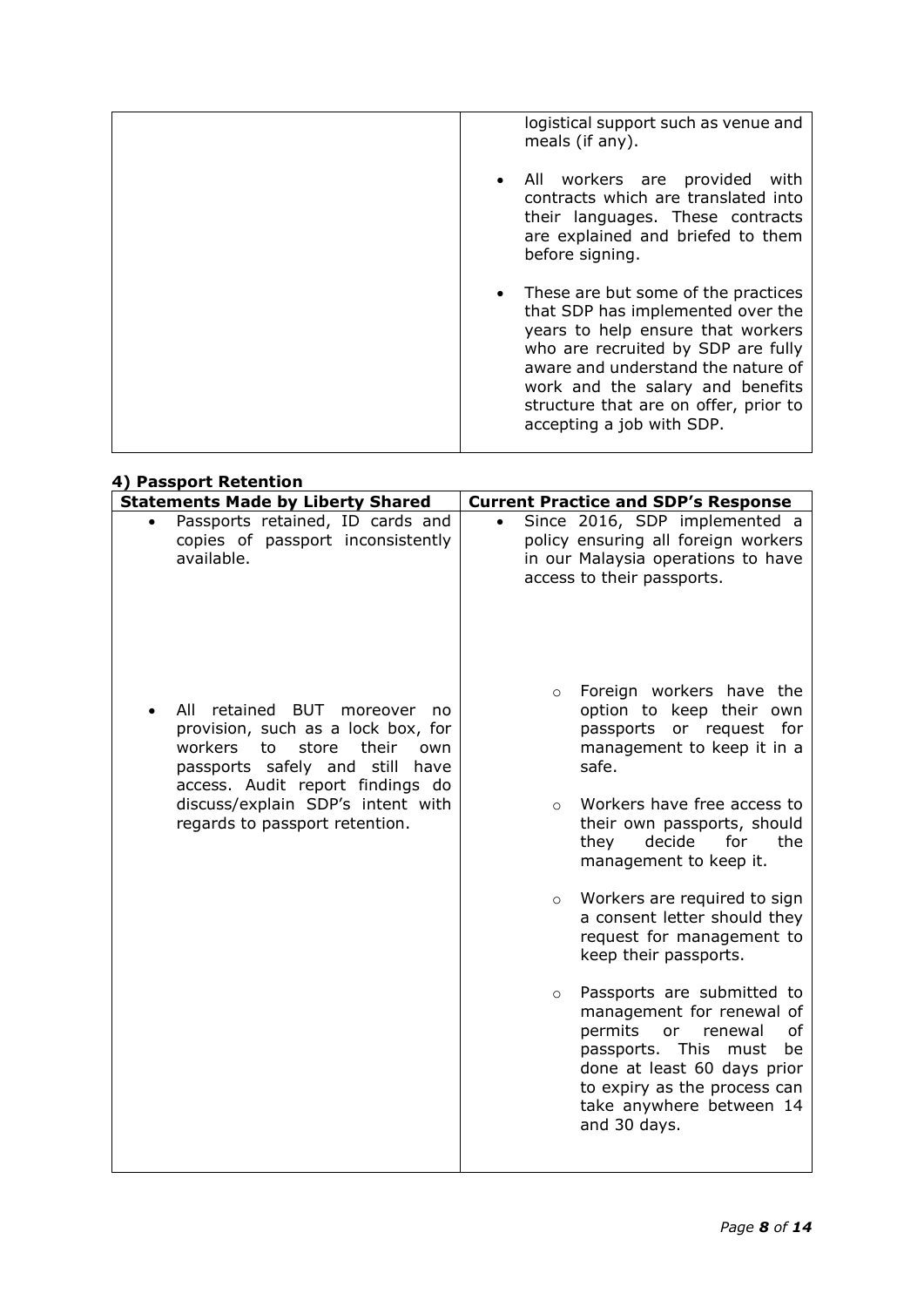| According to our records on 7 July<br>2020, across our operations in<br>Malaysia, all<br>passports of our<br>foreign<br>workers<br>are<br>properly<br>handled and accounted for with 6%<br>being kept by individual workers,<br>64% with SDP for safe keeping and<br>with due consent from workers and<br>30% are<br>being processed for<br>renewal.                                                                                              |
|---------------------------------------------------------------------------------------------------------------------------------------------------------------------------------------------------------------------------------------------------------------------------------------------------------------------------------------------------------------------------------------------------------------------------------------------------|
| The<br>statistics above<br>serve<br>to<br>highlight that there are instances<br>where workers are indeed keeping<br>their own passports, but majority of<br>the<br>the<br>workers prefer<br>for<br>the<br>management to safe<br>keep<br>documents for them. It further<br>highlights that the option to keep<br>their passports are made available,<br>and there are workers who chose to<br>exercise their right to keep their<br>own documents. |
| We acknowledge that there may still<br>be limitations in the execution of<br>these processes and procedures<br>(P&P) such as communication and<br>education<br>barriers<br>leading<br>to<br>workers<br>not<br>full<br>acquiring<br>understanding of the P&P. As a<br>progressive<br>company,<br>we<br>are<br>constantly reviewing the P&P, and<br>improving on our communications<br>especially to managers, workers<br>and mandors.              |
| The main goal is to ensure all<br>workers<br>fully<br>and<br>managers<br>understand that workers have the<br>right to access their documents.                                                                                                                                                                                                                                                                                                     |

# **5) Housing**

| <b>Statements Made by Liberty Shared</b>                                                                                                    | <b>Current Practice and SDP's Response</b>                                                                                                                     |
|---------------------------------------------------------------------------------------------------------------------------------------------|----------------------------------------------------------------------------------------------------------------------------------------------------------------|
| For local workers, housing<br>is.<br>$\bullet$<br>provided by SDP and may be<br>removed at any time, simply by                              | • Housing is provided to workers as a<br>benefit.                                                                                                              |
| changing the worker's status from<br>employee (which has access to<br>housing) to contractor (which<br>enjoys no such right).               | $\circ$ A house is provided to each<br>person working with SDP. If<br>both spouses are employed,<br>only one house is provided.<br>However, if both father and |
| • The housing contract does not<br>seem to give any assurances of<br>continuity or a secure term of<br>tenancy $-$ the provision of housing | son are employed, they will<br>be provided a house each.                                                                                                       |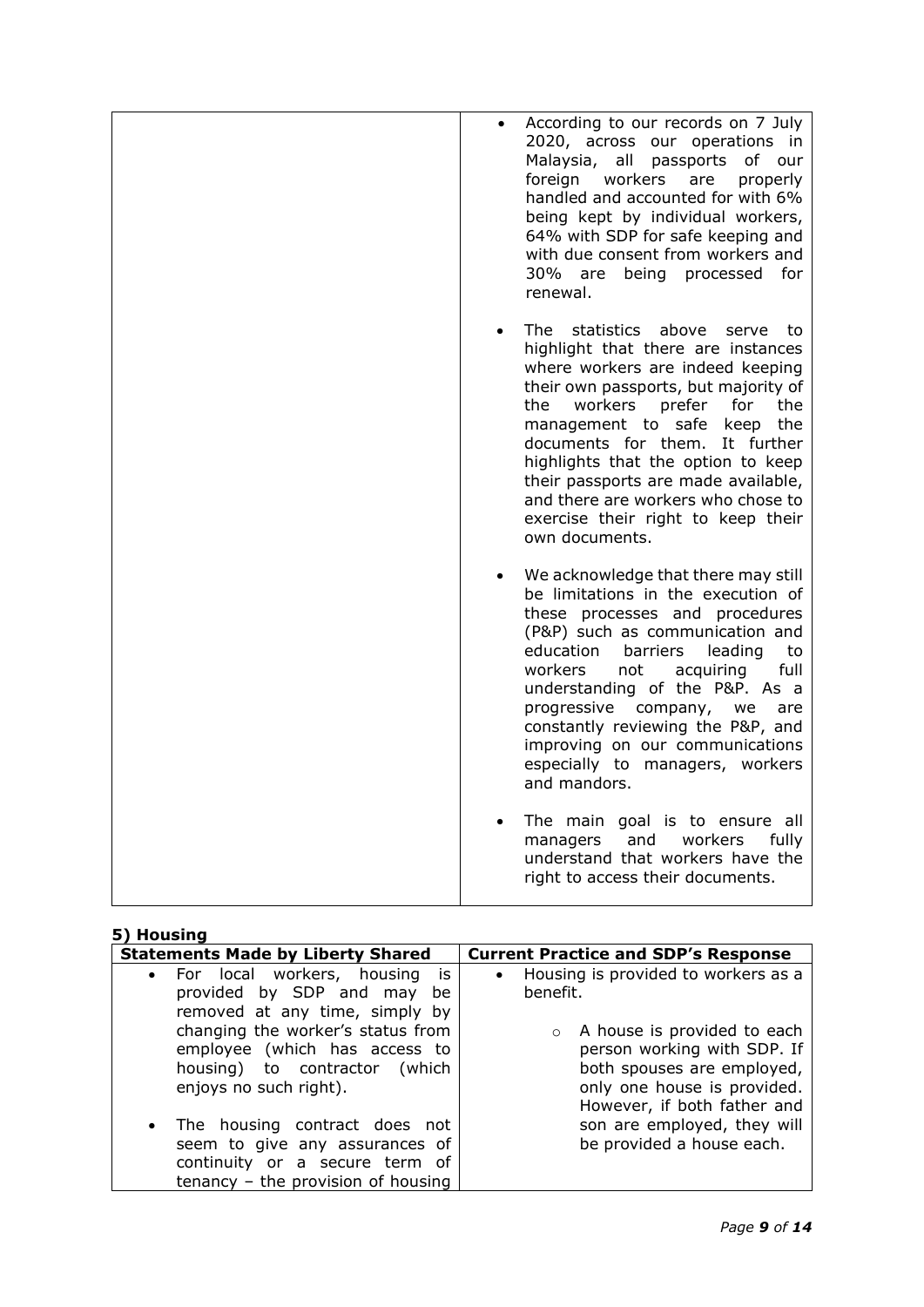| is essentially at the discretion of<br>relevant<br>the<br>manager,<br>which<br>seemingly<br>creates<br>persistent<br>vulnerability and an unmitigated<br>mechanism for coercion and abuse. | Housing is provided as a<br>$\circ$<br>benefit to<br>our workers<br>throughout the course of<br>their employment with SDP.<br>If any worker chooses to<br>leave employment with SDP,<br>they will no longer have<br>the<br>housing<br>access to<br>provided, along with other<br>benefits provided by SDP.                                                                                                                                                                                                                                                                                                                                    |
|--------------------------------------------------------------------------------------------------------------------------------------------------------------------------------------------|-----------------------------------------------------------------------------------------------------------------------------------------------------------------------------------------------------------------------------------------------------------------------------------------------------------------------------------------------------------------------------------------------------------------------------------------------------------------------------------------------------------------------------------------------------------------------------------------------------------------------------------------------|
|                                                                                                                                                                                            | Managers at the plantation cannot<br>remove employment benefits as<br>they are provided to our employees<br>in line with terms and conditions<br>outlined in<br>their employment<br>contract. SDP does not practice<br>conversion of worker's status from<br>employee to contractor as a means<br>to revoke housing benefits. We are<br>certainly<br>of<br>not<br>aware<br>any<br>permanent<br>workers<br>that<br>we<br>terminated<br>and<br>converted<br>to<br>contractors in order to pull out the<br>housing from them. There are of<br>course workers terminated due to<br>other reasons such disciplinary,<br>performance and misconduct |
|                                                                                                                                                                                            | The Plantation industry are among<br>the few industries that provide<br>housing for employees as a benefit.<br>The industry practice is to provide<br>housing for employees during their<br>tenure of employment only and are<br>vacate<br>the<br>houses<br>to<br>upon<br>retirement or resignation. As far as<br>we understand, no company or<br>industry provides lifetime housing<br>their employees<br>for<br>either<br>in in<br>Malaysia or elsewhere in the world,<br>even in developed nations.                                                                                                                                        |
|                                                                                                                                                                                            | All<br>workers<br>Malaysia<br>in<br>are<br>permanent fulltime<br>employees<br>contactors'<br>except<br>for<br>our<br>employees as explained in item 2<br>above. Foreign workers are also<br>employed permanently fulltime for<br>the duration of their work permits<br>as approved by the Immigration<br>Department.                                                                                                                                                                                                                                                                                                                          |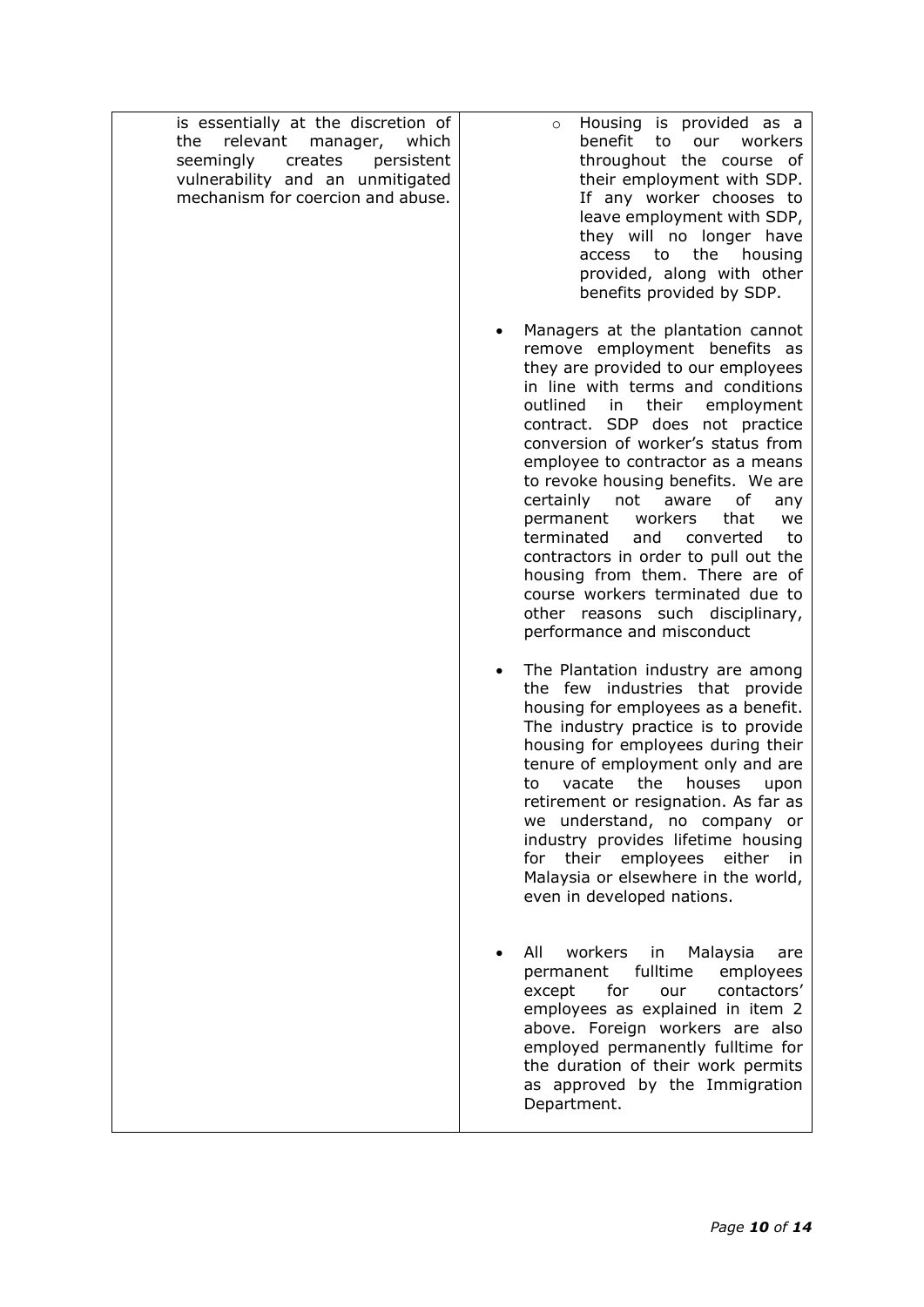### **6) Physical and Sexual Violence, Threat and Intimidation**

| o pringsical and Sexual violence, Threat and Intimidation<br><b>Statements Made by Liberty Shared</b>                                                                                                                                                               | <b>Current Practice and SDP's Response</b>                                                                                                                                                                                                                                                                                                                                                                  |
|---------------------------------------------------------------------------------------------------------------------------------------------------------------------------------------------------------------------------------------------------------------------|-------------------------------------------------------------------------------------------------------------------------------------------------------------------------------------------------------------------------------------------------------------------------------------------------------------------------------------------------------------------------------------------------------------|
| Conversely, audit assessments also<br>stated that no sexual or physical<br>harassment took place, yet the<br>workers we interviewed described<br>this as an issue.<br>Threats are made with arbitrary<br>penalties and fines.                                       | SDP subscribes to a Code of<br>Business Conduct that explicitly<br>outlines the standards of behaviour<br>expected of all our employees at all<br>levels, including lower, middle and<br>levels.<br>management<br>This<br>top<br>standard of behavior includes zero<br>tolerance to sexual harassment.                                                                                                      |
| A clear threat is to be sent to a<br>remote part of the plantation, and<br>women are threatened with rape,<br>refused work and reprimanded<br>verbally.<br>Female<br>workers<br>say<br>there<br>is<br>$\bullet$<br>continual<br>threatened<br>sexual<br>harassment. | <b>SDP</b><br>instituted<br>has<br>sexual<br>a<br>harassment policy that outlines the<br>for<br>reporting<br>such<br>process<br>incidences. In 2019, for example, 4<br>sexual harassment cases (none of<br>which relates to sexual violence or<br>rape) were reported through our<br>various channels across the Group.<br>These cases have been investigated<br>internally and subsequent action<br>taken. |
|                                                                                                                                                                                                                                                                     | To date, we have not received any<br>reports of sexual violence or rape<br>through<br>cases<br>existing<br>our<br>grievance channels.                                                                                                                                                                                                                                                                       |
|                                                                                                                                                                                                                                                                     | We acknowledge that the nature of<br>$\bullet$<br>these issues can be difficult to trace,<br>and in certain cases, victims may be<br>reluctant to report these incidences.<br>Therefore, we have implemented<br>various processes to assist us in<br>reaching out and preparing our<br>operations to handle these issues:                                                                                   |
|                                                                                                                                                                                                                                                                     | Each estate has a Gender<br>$\circ$<br>Committee<br>that<br>İS.<br>responsible<br>to<br>provide<br>support and refer cases of<br>sexual violence.                                                                                                                                                                                                                                                           |
|                                                                                                                                                                                                                                                                     | The Chair and members of<br>$\circ$<br>the Gender Committee are<br>female employees.                                                                                                                                                                                                                                                                                                                        |
|                                                                                                                                                                                                                                                                     | Awareness workshops in all<br>$\circ$<br>our operations in Malaysia<br>conducted<br>in<br>2019<br>was<br>together with Women's Aid<br>Organisation<br>(WAO)<br>to<br>provide support tools as well<br>as reporting protocols for<br>sexual violence.                                                                                                                                                        |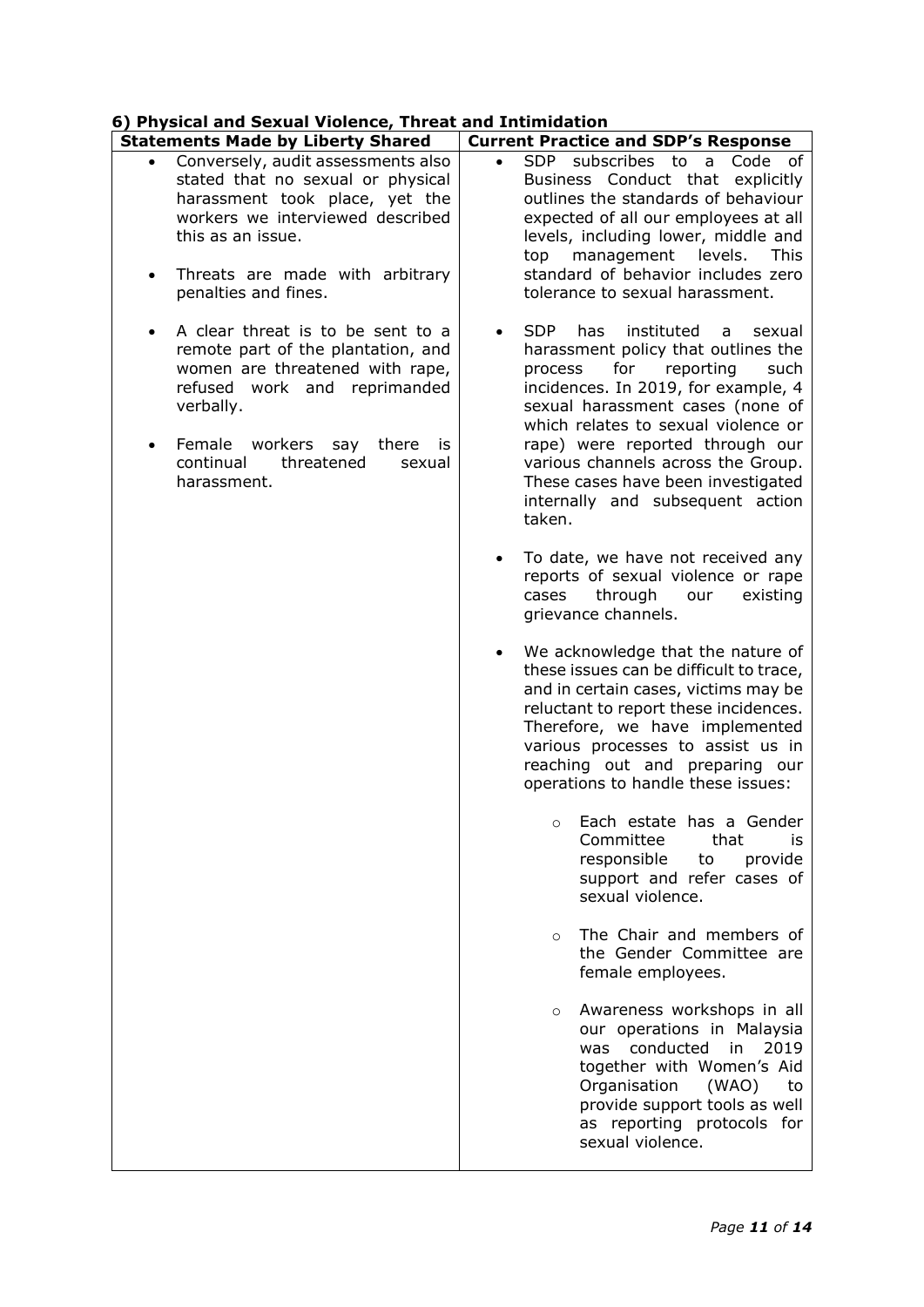| Independent 3rd<br>party<br>$\circ$<br>grievance hotline has been<br>made available in the event<br>any victims would prefer not<br>to use existing grievance                                                                              |
|--------------------------------------------------------------------------------------------------------------------------------------------------------------------------------------------------------------------------------------------|
| channels and mechanisms.<br>• There are still areas of reporting<br>that can be improved, and the<br>Group is committed to further<br>improving our<br>processes<br>and<br>procedures, and to raise awareness<br>on this issue internally. |

| 7) Child Labour                                                                                                                                                                                                                                                                                                                                                                                       |                                                                                                                                                                                                                                                                                                                                                                                                                                                                                                                                                                                                                                                                                                                                                                                                                                                                                                                                                                                                                                                                                                                                                                |
|-------------------------------------------------------------------------------------------------------------------------------------------------------------------------------------------------------------------------------------------------------------------------------------------------------------------------------------------------------------------------------------------------------|----------------------------------------------------------------------------------------------------------------------------------------------------------------------------------------------------------------------------------------------------------------------------------------------------------------------------------------------------------------------------------------------------------------------------------------------------------------------------------------------------------------------------------------------------------------------------------------------------------------------------------------------------------------------------------------------------------------------------------------------------------------------------------------------------------------------------------------------------------------------------------------------------------------------------------------------------------------------------------------------------------------------------------------------------------------------------------------------------------------------------------------------------------------|
| <b>Statements Made by Liberty Shared</b>                                                                                                                                                                                                                                                                                                                                                              | <b>Current Practice and SDP's Response</b>                                                                                                                                                                                                                                                                                                                                                                                                                                                                                                                                                                                                                                                                                                                                                                                                                                                                                                                                                                                                                                                                                                                     |
| • Local workers reported that, as<br>recently as less than four years<br>ago, children of local plantation<br>workers were used by a plantation<br>manager and mandors to place rat<br>poison at the foot of the palm oil<br>trees<br>The children were not given any<br>protective equipment.<br>The local workers do not seem<br>convinced that the practice will not<br>be repeated in the future. | SDP adheres strictly to the policy to<br>$\bullet$<br>only hire workers above the age of<br>18 as outlined in our Human Rights<br>Charter.<br>This policy has been implemented<br>2010<br>and<br>since<br>is<br>clearly<br>communicated to all our workers<br>and management on site.<br>We have not received any report of<br>child<br>labour<br>$\overline{\mathsf{in}}$<br>recent<br>time.<br>However, our past records indicate<br>one isolated incident in 2008 at one<br>of our Malaysian operations for<br>which necessary action was taken<br>on the estate management.<br>Another allegation was also made in<br>a report which was made public in<br>2017 on one of our Indonesia<br>operations. However, based on our<br>internal investigations done after<br>receiving details of the allegation,<br>we did not find any evidence to<br>the<br>allegation.<br>support<br>Nevertheless,<br>the<br>estate<br>management subsequently further<br>tightened up the processes and<br>strict<br>reminders<br>issued<br>to<br>employees to SDP's strict policy on<br>no child labour. There have not<br>been any similar reports received<br>ever since. |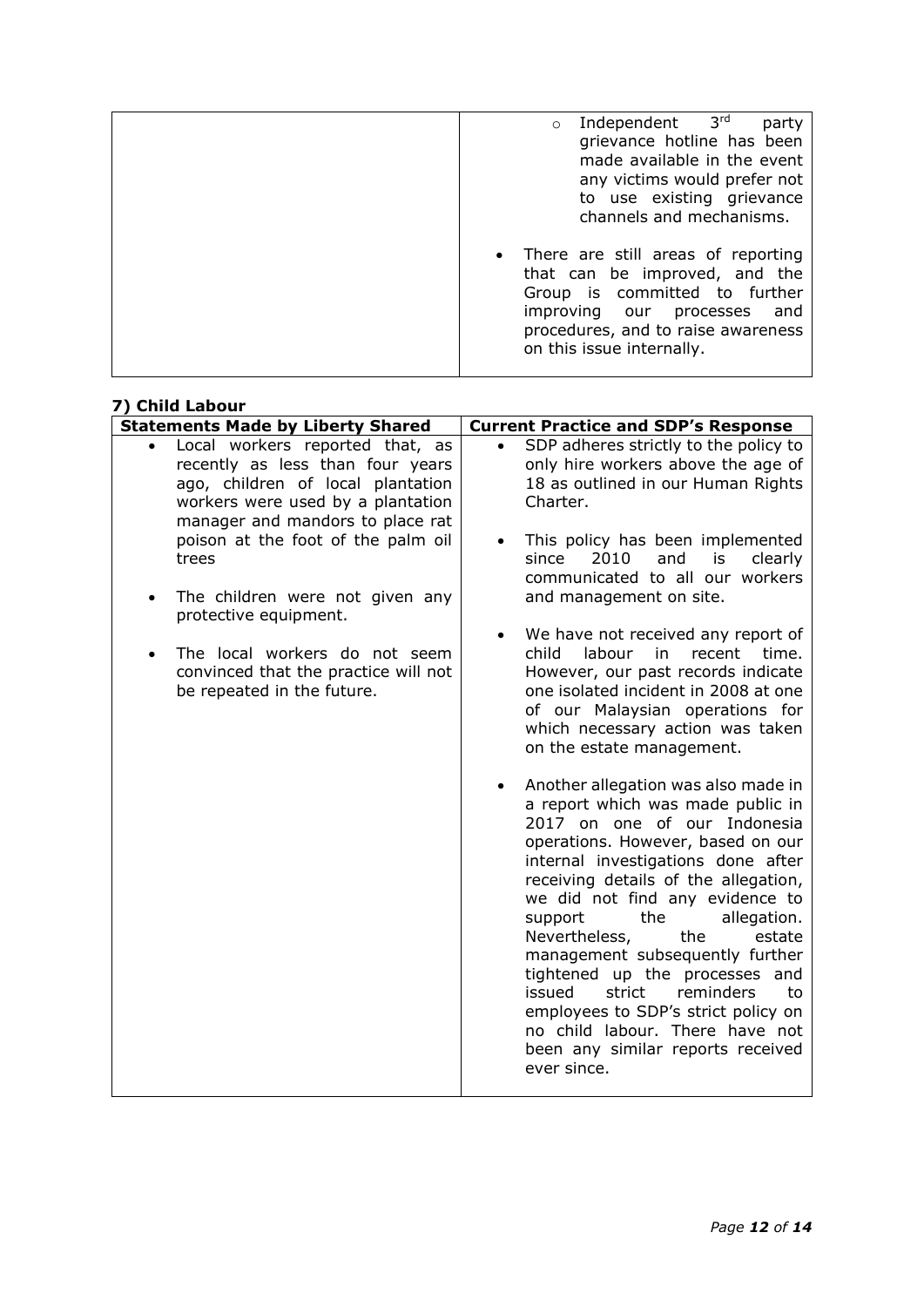| 8) Others                                                                                                                                                                                                                                                                                                                                                        |                                                                                                                                                                                                                                                                                                                               |
|------------------------------------------------------------------------------------------------------------------------------------------------------------------------------------------------------------------------------------------------------------------------------------------------------------------------------------------------------------------|-------------------------------------------------------------------------------------------------------------------------------------------------------------------------------------------------------------------------------------------------------------------------------------------------------------------------------|
| <b>Statements Made by Liberty Shared</b>                                                                                                                                                                                                                                                                                                                         | <b>Current Practice and SDP's Response</b>                                                                                                                                                                                                                                                                                    |
| The first line of defense: plantation<br>managers, mandors<br>and<br>risk<br>management.<br>In<br>regards<br>to<br>workers<br>protection<br>of<br>from<br>coercion, abuse and conditions of<br>labor, the<br>forced<br>plantation<br>managers and mandor are the first<br>line of defense - and yet the                                                          | SDP plantation managers are bound<br>$\bullet$<br>by the Code of Business Conduct<br>which<br>stipulates<br>appropriate<br>behavior and respecting others.<br>Managers are periodically<br>$\circ$<br>updated on strict standards<br>such as the Roundtable on                                                                |
| workers<br>describe<br>interviewed<br>abuse by these very people.<br>The lack of thorough ongoing<br>assessment of the conduct and<br>behavior of plantation managers<br>mandors<br>(particularly)<br>in<br>and<br>to<br>dealings<br>relation<br>with<br>recruitment<br>agents),<br>the<br>incongruity of audit assessment<br>conclusions against the statements | Sustainable Palm Oil (RSPO)<br>scheduled<br>and<br>through<br>regular platforms comprising<br>meetings, seminars<br>and<br>trainings held monthly and<br>annually.                                                                                                                                                            |
|                                                                                                                                                                                                                                                                                                                                                                  | Managers are supported on<br>$\circ$<br>the ground by teams of<br>sustainability practitioners<br>well<br>as<br>head<br>office<br>as<br>support functions.                                                                                                                                                                    |
|                                                                                                                                                                                                                                                                                                                                                                  | All of our plantations are<br>$\circ$<br>subject to periodic internal<br>audits and external RSPO as<br>Malaysian<br>well<br>as<br>Sustainable Palm Oil (MSPO)<br>audits in Malaysia.                                                                                                                                         |
|                                                                                                                                                                                                                                                                                                                                                                  | With regards to the recruitment<br>agents, as described in item 2<br>above, SDP only works<br>with a<br>limited number of agents.                                                                                                                                                                                             |
|                                                                                                                                                                                                                                                                                                                                                                  | These agents are bound by<br>$\circ$<br>SDP's Code of Business<br>Conduct, and have clauses<br>included in their contract.                                                                                                                                                                                                    |
|                                                                                                                                                                                                                                                                                                                                                                  | SDP sends our appointed<br>$\circ$<br>recruitment<br>for<br>agents<br>training<br>awareness<br>and<br>ethical<br>sessions<br>on<br>recruitment practices.                                                                                                                                                                     |
|                                                                                                                                                                                                                                                                                                                                                                  | Recruitment agents are only<br>$\circ$<br>for<br>administrative<br>hired<br>countries<br>оf<br>purpose<br>in<br>origin.<br>Our<br>Workforce<br>Management Unit conducts<br>interviews<br>and<br>selection<br>directly. Recruitment agents<br>not<br>have<br>do<br>any<br>engagement with plantation<br>management or mandors. |